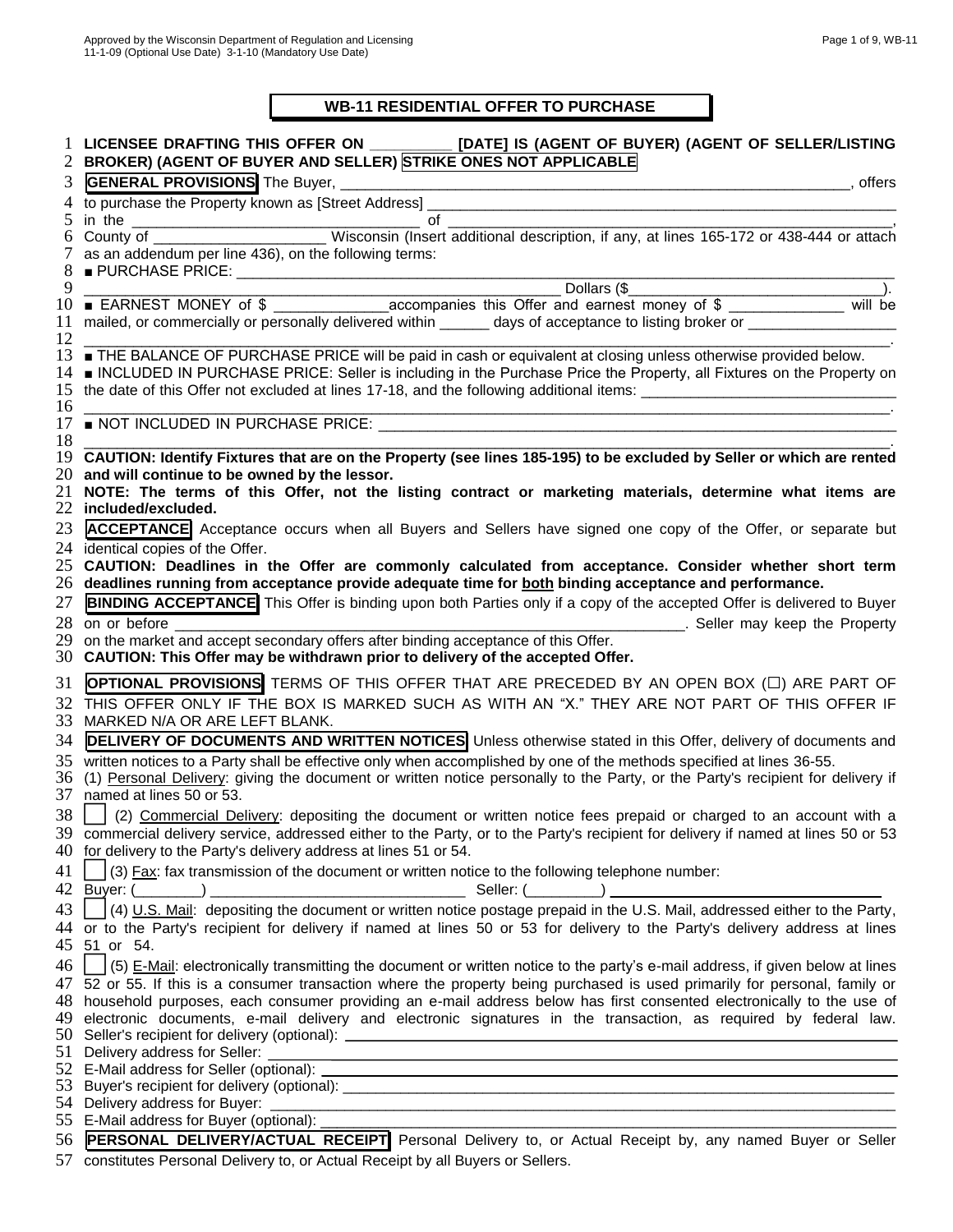**OCCUPANCY** Occupancy of the entire Property shall be given to Buyer at time of closing unless otherwise provided in this

Offer at lines 165-172 or 438-444 or in an addendum attached per line 436. At time of Buyer's occupancy, Property shall be

in broom swept condition and free of all debris and personal property except for personal property belonging to current

tenants, or that sold to Buyer or left with Buyer's consent. Occupancy shall be given subject to tenant's rights, if

any.

## **DEFINITIONS**

- ACTUAL RECEIPT**:** "Actual receipt" means that a Party, not the Party's recipient for delivery, if any, has the document or written notice physically in the Party's possession, regardless of the method of delivery.
- **■** CONDITIONS AFFECTING THE PROPERTY OR TRANSACTION**:** "Conditions affecting the Property or transaction" are defined to include:
- a. Defects in the roof.
- b. Defects in the electrical system.
- c. Defects in part of the plumbing system (including the water heater, water softener and swimming pool) that is included in the sale.
- d. Defects in the heating and air conditioning system (including the air filters and humidifiers).
- e. Defects in the well, including unsafe well water.
- f. Property is served by a joint well.
- g. Defects in the septic system or other sanitary disposal system.
- h. Underground or aboveground fuel storage tanks on or previously located on the property. (If "yes", the owner, by law, may have to register the tanks with the Department of Commerce at P.O. Box 7970, Madison, Wisconsin, 53707, 78 whether the tanks are in use or not. Regulations of the Department of Commerce may require the closure or removal of<br>79 unused tanks)
- 79 unused tanks.)<br>80 i. "LP" tank on the "LP" tank on the property (specify in the additional information whether the tank is owned or leased).
- 81 j. Defects in the basement or foundation (including cracks, seepage and bulges).<br>82 k. Property is located in a floodplain, wetland or shoreland zoning area.
- Property is located in a floodplain, wetland or shoreland zoning area.
- 83 I. Defects in the structure of the Property.
- 
- 84 m. Defects in mechanical equipment included in the sale either as Fixtures or personal property.<br>85 n. Boundary or lot line disputes, encroachments or encumbrances (including a joint driveway). Boundary or lot line disputes, encroachments or encumbrances (including a joint driveway).
- 86 o. Defect caused by unsafe concentrations of, or unsafe conditions relating to, radon, radium in water supplies, lead in<br>87 paint, lead in soil, lead in water supplies or plumbing system, or other potentially hazardous 87 paint, lead in soil, lead in water supplies or plumbing system, or other potentially hazardous or toxic substances on the sale of most 88 property. NOTE: specific federal lead paint disclosure requirements must be compl Property. **NOTE: specific federal lead paint disclosure requirements must be complied with in the sale of most**
- **residential properties built before 1978.** p. Presence of asbestos or asbestos-containing materials on the Property.
- q. Defect caused by unsafe concentrations of, unsafe conditions relating to, or the storage of, hazardous or toxic
- 92 substances on neighboring properties.<br>93 r. Current or previous animal, insect, tern
- 93 r. Current or previous animal, insect, termite, powder-post beetle or carpenter ant infestations.<br>94 s. Defects in a wood burning stove or fireplace or of defects caused by a fire in a stove or fir 94 s. Defects in a wood burning stove or fireplace or of defects caused by a fire in a stove or fireplace or elsewhere on the 95 Property. 95 Property.<br>96 t. Remodeli
- Remodeling affecting the Property's structure or mechanical systems or additions to Property during Seller's ownership 97 without required permits.<br>98 u. Federal, state, or local re
- u. Federal, state, or local regulations requiring repairs, alterations or corrections of an existing condition.
- Notice of property tax increases, other than normal annual increases, or pending property reassessment.
- w. Remodeling that may increase Property's assessed value.
- x. Proposed or pending special assessments.
- y. Property is located within a special purpose district, such as a drainage district, that has the authority to impose assessments against the real property located within the district.
- z. Proposed construction of a public project that may affect the use of the Property.
- aa. Subdivision homeowners' associations, common areas co-owned with others, zoning violations or nonconforming uses, rights-of-way, easements or another use of a part of the Property by non-owners, other than recorded utility easements.
- bb. Structure on the Property is designated as an historic building or part of the Property is in an historic district.
- cc. Any land division involving the Property for which required state or local permits had not been obtained
- dd. Violation of applicable state or local smoke detector laws; **NOTE: State law requires operating smoke detectors on all levels of all residential properties.**
- ee. High voltage electric (100 KV or greater) or steel natural gas transmission lines located on but not directly serving the Property.
- ff. Other defects affecting the Property.
- (**Definitions Continued on page 4)**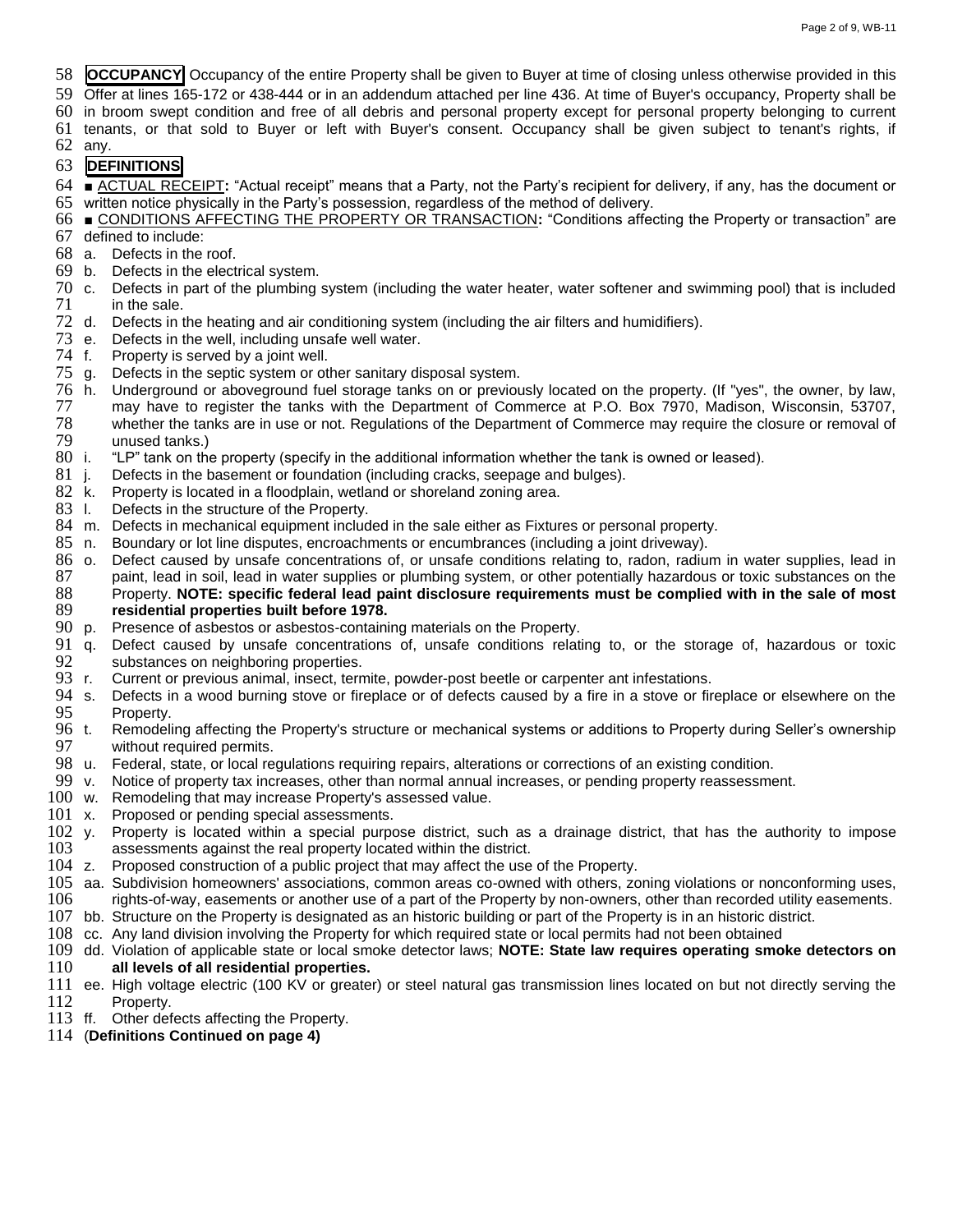| 115        | CLOSING This transaction is to be closed no later than _____<br>at the place                                                                                                                                                                                           |
|------------|------------------------------------------------------------------------------------------------------------------------------------------------------------------------------------------------------------------------------------------------------------------------|
| 116        | selected by Seller, unless otherwise agreed by the Parties in writing.                                                                                                                                                                                                 |
| 117        | CLOSING PRORATIONS The following items, if applicable, shall be prorated at closing, based upon date of closing                                                                                                                                                        |
| 118        | values: real estate taxes, rents, prepaid insurance (if assumed), private and municipal charges, property owner's association                                                                                                                                          |
| 119        | assessments, fuel and                                                                                                                                                                                                                                                  |
| 120        | CAUTION: Provide basis for fuel prorations if date of closing value will not be used.                                                                                                                                                                                  |
| 121<br>122 | Any income, taxes or expenses shall accrue to Seller, and be prorated at closing, through the day prior to closing. Net<br>general real estate taxes (defined as general property taxes after state tax credits and lottery credits are deducted) shall be             |
| 123        | prorated at closing based on [CHECK BOX FOR APPLICABLE PRORATION FORMULA]:                                                                                                                                                                                             |
| 124        | The net general real estate taxes for the preceding year, or the current year if available (NOTE: THIS CHOICE                                                                                                                                                          |
| 125        | APPLIES IF NO BOX IS CHECKED)                                                                                                                                                                                                                                          |
| 126        | Current assessment times current mill rate (current means as of the date of closing)                                                                                                                                                                                   |
| 127        | Sale price, multiplied by the municipality area-wide percent of fair market value used by the assessor in the prior                                                                                                                                                    |
| 128        | year, or current year if known, multiplied by current mill rate (current means as of the date of closing)                                                                                                                                                              |
| 129        |                                                                                                                                                                                                                                                                        |
|            | 130 CAUTION: Buyer is informed that the actual real estate taxes for the year of closing and subsequent years may be                                                                                                                                                   |
| 131        | substantially different than the amount used for proration especially in transactions involving new construction,                                                                                                                                                      |
| 132        | extensive rehabilitation, remodeling or area-wide re-assessment. Buyer is encouraged to contact the local                                                                                                                                                              |
| 133        | assessor regarding possible tax changes.                                                                                                                                                                                                                               |
| 134        | Buyer and Seller agree to re-prorate the real estate taxes, within 30 days after the actual tax bill is received for the                                                                                                                                               |
| 135<br>136 | year of closing, with Buyer and Seller each owing his or her pro-rata share. Buyer and Seller agree this is a post-closing<br>obligation and is the responsibility of the Parties to complete, not the responsibility of the real estate brokers in this               |
| 137        | transaction.                                                                                                                                                                                                                                                           |
| 138        | LEASED PROPERTY If Property is currently leased and lease(s) extend beyond closing, Seller shall assign Seller's rights                                                                                                                                                |
| 139        | under said lease(s) and transfer all security deposits and prepaid rents thereunder to Buyer at closing. The terms of the                                                                                                                                              |
| 140        | (written) (oral) STRIKE ONE lease(s), if any, are                                                                                                                                                                                                                      |
| 141        | . Insert additional terms, if any, at lines 165-172 or 438-444 or attach as an addendum per line 436.                                                                                                                                                                  |
| 142        | <b>RENTAL WEATHERIZATION</b> This transaction (is) (is not) STRIKE ONE exempt from State of Wisconsin Rental                                                                                                                                                           |
| 143        | Weatherization Standards (Wis. Admin. Code Ch. Comm 67). (Buyer) (Seller) STRIKE ONE ("Buyer" if neither is stricken)                                                                                                                                                  |
| 144<br>145 | will be responsible for compliance, including all costs, with applicable Rental Weatherization Standards (Wis. Admin. Code<br>Ch. Comm 67). If Seller is responsible for compliance, Seller shall provide a Certificate of Compliance at closing.                      |
| 146        | <b>REAL ESTATE CONDITION REPORT</b> Wisconsin law requires owners of property which includes 1-4 dwelling units to                                                                                                                                                     |
| 147        | provide Buyers with a Real Estate Condition Report. Excluded from this requirement are sales of property that has never                                                                                                                                                |
| 148<br>149 | been inhabited, sales exempt from the real estate transfer fee, and sales by certain court-appointed fiduciaries, (for<br>example, personal representatives who have never occupied the Property). The form of the Report is found in Wis. Stat. §                     |
|            | 150 709.03. The law provides: "§ 709.02 Disclosure the owner of the property shall furnish, not later than 10 days after                                                                                                                                               |
|            | 151 acceptance of the contract of sale, to the prospective Buyer of the property a completed copy of the report A                                                                                                                                                      |
|            | 152 prospective Buyer who does not receive a report within the 10 days may, within 2 business days after the end of that 10 day                                                                                                                                        |
|            | 153 period, rescind the contract of sale by delivering a written notice of rescission to the owner or the owner's agent." Buyer                                                                                                                                        |
|            | 154 may also have certain rescission rights if a Real Estate Condition Report disclosing defects is furnished before expiration of<br>155 the 10 days, but after the Offer is submitted to Seller. Buyer should review the report form or consult with an attorney for |
|            | 156 additional information regarding rescission rights.                                                                                                                                                                                                                |
| 157        | <b>PROPERTY CONDITION REPRESENTATIONS</b> Seller represents to Buyer that as of the date of acceptance Seller has no                                                                                                                                                   |
|            | 158 notice or knowledge of conditions affecting the Property or transaction (lines 66-113) other than those identified in Seller's                                                                                                                                     |
|            | 159 Real Estate Condition Report dated                                                                                                                                                                                                                                 |
|            | 160 signing this Offer and which is made a part of this Offer by reference COMPLETE DATE OR STRIKE AS APPLICABLE and                                                                                                                                                   |
| 161        |                                                                                                                                                                                                                                                                        |
| 162<br>163 | <u> 1989 - Johann Barn, mars ann an t-Amhain an t-Amhain an t-Amhain an t-Amhain an t-Amhain an t-Amhain an t-Amh</u>                                                                                                                                                  |
| 164        | INSERT CONDITIONS NOT ALREADY INCLUDED IN THE CONDITION REPORT                                                                                                                                                                                                         |
| 165        | <b>ADDITIONAL PROVISIONS/CONTINGENCIES</b>                                                                                                                                                                                                                             |
| 166        |                                                                                                                                                                                                                                                                        |
| 167        | <u> 1989 - Jan James James, Amerikaansk politiker (d. 1989)</u>                                                                                                                                                                                                        |
| 168        | ,我们也不会有一个人的事情。""我们的人,我们也不会有一个人的人,我们也不会有一个人的人,我们也不会有一个人的人,我们也不会有一个人的人,我们也不会有一个人的人,                                                                                                                                                                                      |
| 169        |                                                                                                                                                                                                                                                                        |
| 170<br>171 | and the control of the control of the control of the control of the control of the control of the control of the                                                                                                                                                       |
| 172        |                                                                                                                                                                                                                                                                        |
|            |                                                                                                                                                                                                                                                                        |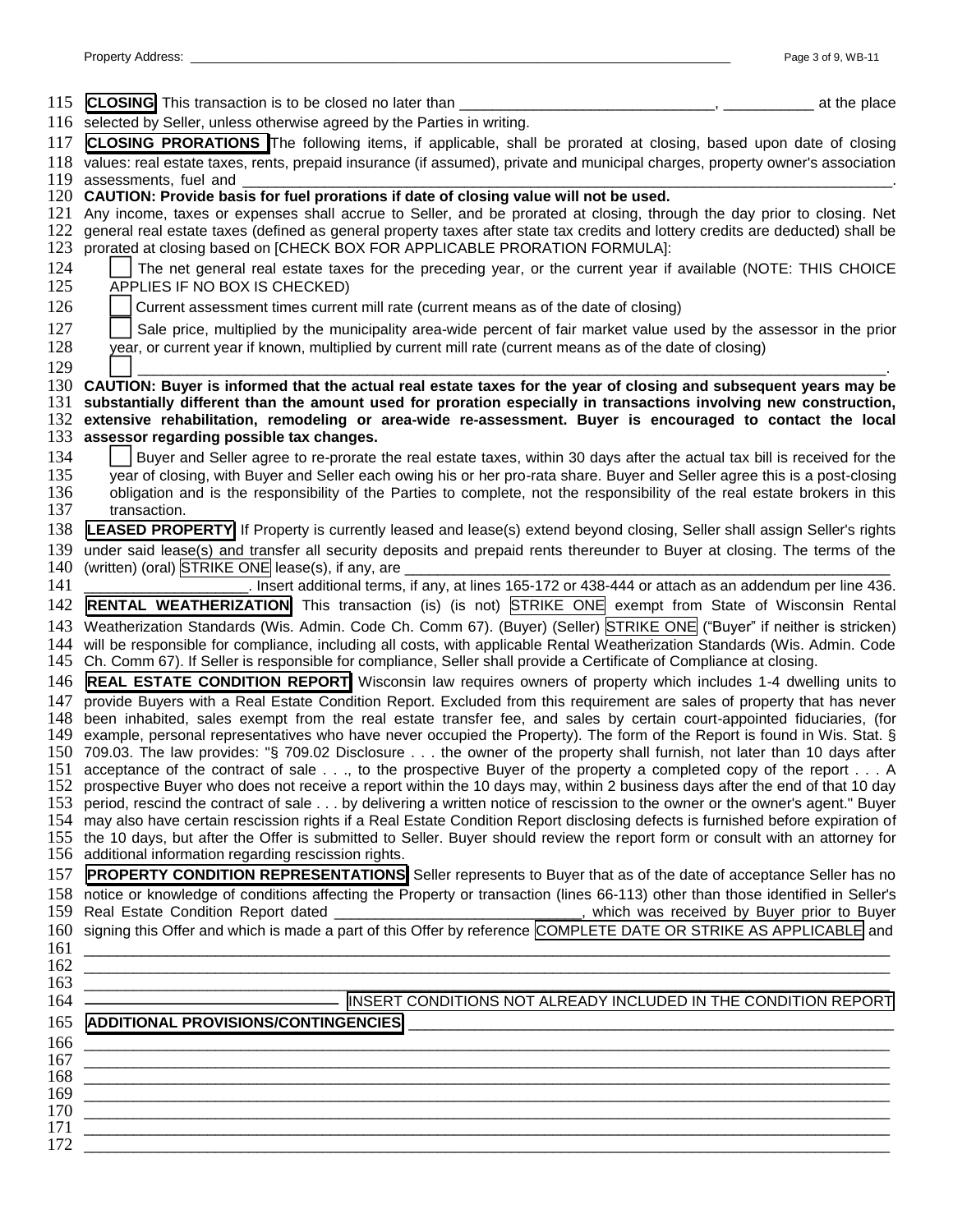## **DEFINITIONS CONTINUED FROM PAGE 2**

 **■** DEADLINES: **"**Deadlines" expressed as a number of "days'' from an event, such as acceptance, are calculated by excluding the day the event occurred and by counting subsequent calendar days. The deadline expires at midnight on the last day. Deadlines expressed as a specific number of "business days" exclude Saturdays, Sundays, any legal public holiday under Wisconsin or Federal law, and other day designated by the President such that the postal service does not receive registered mail or make regular deliveries on that day. Deadlines expressed as a specific number of "hours" from the occurrence of an event, such as receipt of a notice, are calculated from the exact time of the event, and by counting 24 hours per calendar day. Deadlines expressed as a specific day of the calendar year or as the day of a specific event, such as closing, expire at midnight of that day. **■** DEFECT: "Defect" means a condition that would have a significant adverse effect on the value of the property; that would significantly impair the health or safety of future occupants of the property; or that if not repaired, removed or replaced would

significantly shorten or adversely affect the expected normal life of the premises**.**

 **■** FIXTURE: A "Fixture" is an item of property which is physically attached to or so closely associated with land or improvements so as to be treated as part of the real estate, including, without limitation, physically attached items not easily removable without damage to the premises, items specifically adapted to the premises and items customarily treated as fixtures, including, but not limited to, all: garden bulbs; plants; shrubs and trees; screen and storm doors and windows; electric lighting fixtures; window shades; curtain and traverse rods; blinds and shutters; central heating and cooling units and attached equipment; water heaters and treatment systems; sump pumps; attached or fitted floor coverings; awnings; attached antennas; garage door openers and remote controls; installed security systems; central vacuum systems and accessories; in-ground sprinkler systems and component parts; built-in appliances; ceiling fans; fences; storage buildings on

permanent foundations and docks/piers on permanent foundations.

 **CAUTION: Exclude any Fixtures to be retained by Seller or which are rented (e.g., water softener or other water conditioning systems, home entertainment and satellite dish components, L.P. tanks, etc.) on lines 17-18.** 

**■** PROPERTY: Unless otherwise stated, "Property" means the real estate described at lines 4-6.

**PROPERTY DIMENSIONS AND SURVEYS** Buyer acknowledges that any land, building or room dimensions, or total

 acreage or building square footage figures, provided to Buyer by Seller or by a broker, may be approximate because of rounding or other reasons, unless verified by survey or other means. Buyer also acknowledges that there are various

 formulas used to calculate total square footage of buildings and that total square footage figures will vary dependent upon the formula used.

 **CAUTION: Buyer should verify total square footage formula, total square footage/acreage figures, land, building or room dimensions, if material.**

 **BUYER'S PRE-CLOSING WALK-THROUGH** Within 3 days prior to closing, at a reasonable time pre-approved by Seller or Seller's agent, Buyer shall have the right to walk through the Property to determine that there has been no significant change in the condition of the Property, except for ordinary wear and tear and changes approved by Buyer, and that any defects Seller has agreed to cure have been repaired in the manner agreed to by the Parties**.**

 **PROPERTY DAMAGE BETWEEN ACCEPTANCE AND CLOSING** Seller shall maintain the Property until the earlier of closing or occupancy of Buyer in materially the same condition as of the date of acceptance of this Offer, except for ordinary

 wear and tear. If, prior to closing, the Property is damaged in an amount of not more than five percent (5%) of the selling price, Seller shall be obligated to repair the Property and restore it to the same condition that it was on the day of this Offer.

212 No later than closing, Seller shall provide Buyer with lien waivers for all repairs and restoration. If the damage shall exceed

such sum, Seller shall promptly notify Buyer in writing of the damage and this Offer may be canceled at option of Buyer.

Should Buyer elect to carry out this Offer despite such damage, Buyer shall be entitled to the insurance proceeds**,** if any,

relating to the damage to the Property, plus a credit towards the purchase price equal to the amount of Seller's deductible

on such policy, if any. However, if this sale is financed by a land contract or a mortgage to Seller, any insurance proceeds

shall be held in trust for the sole purpose of restoring the Property.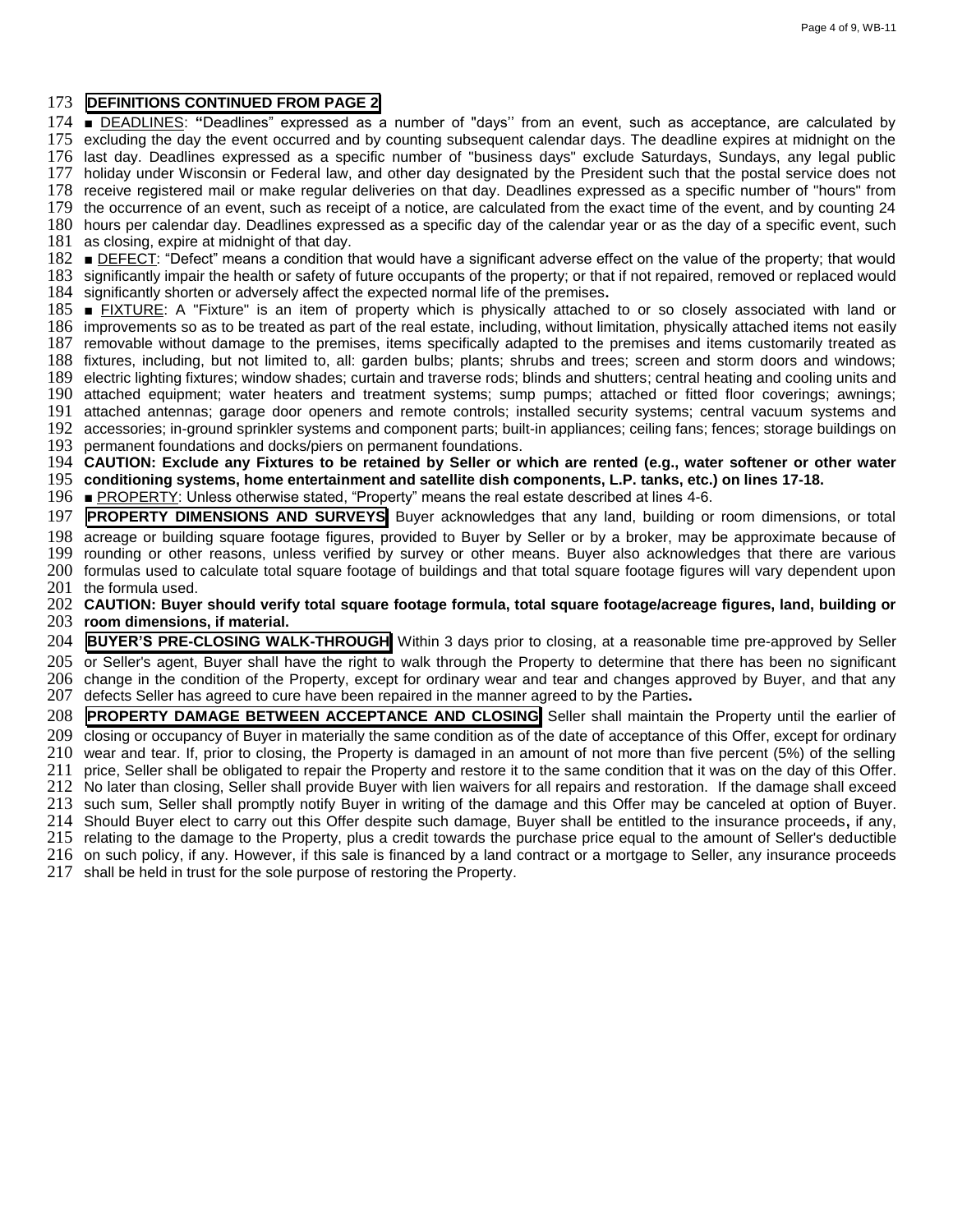| 218 | IF LINE 219 IS NOT MARKED OR IS MARKED N/A LINES 259-265 APPLY.                                                                                                                                                                                                          |
|-----|--------------------------------------------------------------------------------------------------------------------------------------------------------------------------------------------------------------------------------------------------------------------------|
| 219 | FINANCING CONTINGENCY: This Offer is contingent upon Buyer being able to obtain a written _________                                                                                                                                                                      |
|     | 220 [INSERT LOAN PROGRAM OR SOURCE] first mortgage loan commitment as described below, within ______ days of                                                                                                                                                             |
| 221 | acceptance of this Offer. The financing selected shall be in an amount of not less than \$                                                                                                                                                                               |
|     | 222 of not less than _______ years, amortized over not less than _____ years. Initial monthly payments of principal and interest                                                                                                                                         |
|     | 223 shall not exceed \$ _____________. Monthly payments may also include 1/12th of the estimated net annual real estate taxes,                                                                                                                                           |
|     | 224 hazard insurance premiums, and private mortgage insurance premiums. The mortgage may not include a prepayment                                                                                                                                                        |
| 225 | premium. Buyer agrees to pay discount points and/or loan origination fee in an amount not to exceed _______% of the loan.                                                                                                                                                |
| 227 | 226 If the purchase price under this Offer is modified, the financed amount, unless otherwise provided, shall be adjusted to the<br>same percentage of the purchase price as in this contingency and the monthly payments shall be adjusted as necessary to              |
|     | 228 maintain the term and amortization stated above.                                                                                                                                                                                                                     |
|     | 229 CHECK AND COMPLETE APPLICABLE FINANCING PROVISION AT LINE 230 or 231.                                                                                                                                                                                                |
| 230 | <b>FIXED RATE FINANCING:</b> The annual rate of interest shall not exceed _______%.                                                                                                                                                                                      |
| 231 | <b>ADJUSTABLE RATE FINANCING:</b> The initial annual interest rate shall not exceed _______%. The initial interest                                                                                                                                                       |
| 232 | rate shall be fixed for _______ months, at which time the interest rate may be increased not more than _______% per                                                                                                                                                      |
| 233 | year. The maximum interest rate during the mortgage term shall not exceed _______%. Monthly payments of principal                                                                                                                                                        |
| 234 | and interest may be adjusted to reflect interest changes.                                                                                                                                                                                                                |
| 235 | If Buyer is using multiple loan sources or obtaining a construction loan or land contract financing, describe at lines                                                                                                                                                   |
|     | 236 165-172 or 438-444 or in an addendum attached per line 436.                                                                                                                                                                                                          |
| 237 | <b>BUYER'S LOAN COMMITMENT:</b> Buyer agrees to pay all customary loan and closing costs, to promptly apply for a                                                                                                                                                        |
|     | 238 mortgage loan, and to provide evidence of application promptly upon request of Seller. If Buyer qualifies for the loan<br>239 described in this Offer or another loan acceptable to Buyer, Buyer agrees to deliver to Seller a copy of the written loan              |
|     | 240 commitment no later than the deadline at line 220. Buyer and Seller agree that delivery of a copy of any written loan                                                                                                                                                |
|     | 241 commitment to Seller (even if subject to conditions) shall satisfy Buyer's financing contingency if, after review of                                                                                                                                                 |
|     | 242 the loan commitment, Buyer has directed, in writing, delivery of the loan commitment. Buyer's written direction shall                                                                                                                                                |
|     | 243 accompany the loan commitment. Delivery shall not satisfy this contingency if accompanied by a notice of                                                                                                                                                             |
|     | 244 unacceptability.                                                                                                                                                                                                                                                     |
|     | 245 CAUTION: The delivered commitment may contain conditions Buyer must yet satisfy to obligate the lender to                                                                                                                                                            |
|     | 246 provide the loan. BUYER, BUYER'S LENDER AND AGENTS OF BUYER OR SELLER SHALL NOT DELIVER A LOAN                                                                                                                                                                       |
|     | 247 COMMITMENT TO SELLER OR SELLER'S AGENT WITHOUT BUYER'S PRIOR WRITTEN APPROVAL OR UNLESS<br>248 ACCOMPANIED BY A NOTICE OF UNACCEPTABILITY.                                                                                                                           |
|     | 249 ■ SELLER TERMINATION RIGHTS: If Buyer does not make timely delivery of said commitment; Seller may terminate this                                                                                                                                                    |
|     | 250 Offer if Seller delivers a written notice of termination to Buyer prior to Seller's Actual Receipt of a copy of Buyer's written loan                                                                                                                                 |
|     | 251 commitment.                                                                                                                                                                                                                                                          |
|     | 252 <b>■ FINANCING UNAVAILABILITY:</b> If financing is not available on the terms stated in this Offer (and Buyer has not already                                                                                                                                        |
|     | 253 delivered an acceptable loan commitment for other financing to Seller), Buyer shall promptly deliver written notice to Seller of                                                                                                                                     |
|     | 254 same including copies of lender(s)' rejection letter(s) or other evidence of unavailability. Unless a specific loan source is                                                                                                                                        |
|     | 255 named in this Offer, Seller shall then have 10 days to deliver to Buyer written notice of Seller's decision to finance this                                                                                                                                          |
|     | 256 transaction on the same terms set forth in this Offer, and this Offer shall remain in full force and effect, with the time for                                                                                                                                       |
|     | 257 closing extended accordingly. If Seller's notice is not timely given, this Offer shall be null and void. Buyer authorizes Seller to<br>258 obtain any credit information reasonably appropriate to determine Buyer's credit worthiness for Seller financing.         |
|     | 259 <b>■ IF THIS OFFER IS NOT CONTINGENT ON FINANCING:</b> Buyer shall provide Seller within 7 days of acceptance written                                                                                                                                                |
|     | 260 evidence from a financial institution or a third party in control of the funds, that Buyer shall have the required funds available                                                                                                                                   |
|     | 261 at closing. If Buyer does not provide written evidence, Seller has the right to terminate this Offer by delivering written notice to                                                                                                                                 |
|     | 262 Buyer. Buyer may or may not obtain mortgage financing but does not need the protection of a financing contingency. Seller                                                                                                                                            |
|     | 263 agrees to allow Buyer's appraiser access to the Property for purposes of an appraisal. Buyer understands and agrees that                                                                                                                                             |
|     | 264 this Offer is not subject to the appraisal meeting any particular value, unless this Offer is subject to an appraisal contingency,                                                                                                                                   |
|     | 265 nor does the right of access for an appraisal constitute a financing contingency.                                                                                                                                                                                    |
| 266 | APPRAISAL CONTINGENCY: This Offer is contingent upon the Buyer or a lender of Buyer's choice having the Property                                                                                                                                                         |
|     | 267 appraised by a Wisconsin licensed or certified independent appraiser who issues an appraisal report dated subsequent to the                                                                                                                                          |
|     | 268 date of this Offer indicating an appraised value for the Property equal to or greater than the agreed upon purchase price. This<br>269 contingency shall be deemed satisfied unless Buyer, within ___________ days of acceptance, delivers to Seller, and to listing |
|     | 270 broker if Property is listed, a copy of the appraisal report which indicates that the appraised value is not equal to or greater                                                                                                                                     |
|     | 271 than the agreed upon purchase price. If the appraisal report does not indicate an appraised value for the Property equal to or                                                                                                                                       |
| 272 | greater than the agreed upon purchase price, Buyer may terminate this Offer upon written notice to Seller.                                                                                                                                                               |
|     | 273 CAUTION: An appraisal ordered by Buyer's lender may not be received until shortly before closing. Consider                                                                                                                                                           |

**whether deadlines provide adequate time for performance.**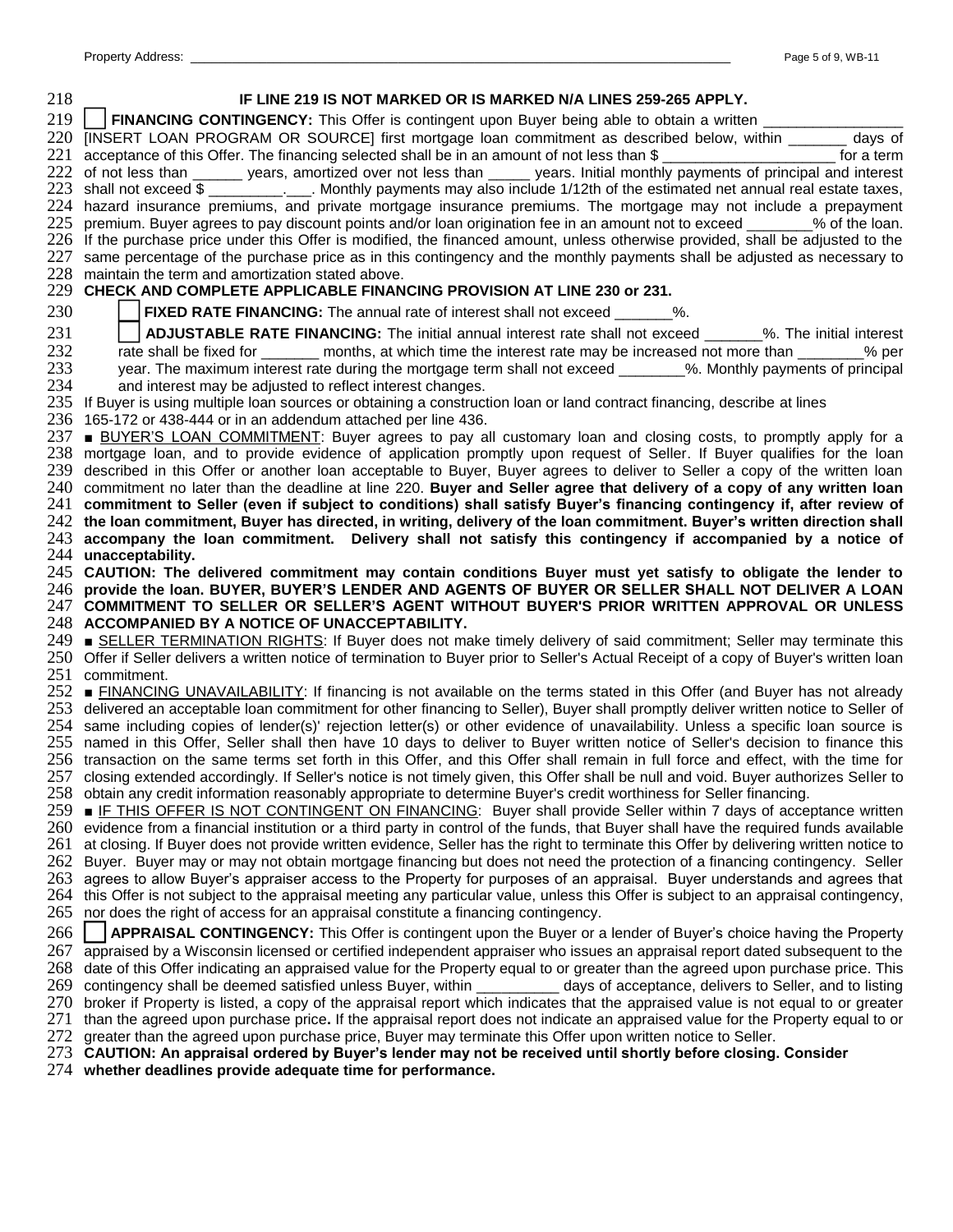**DISTRIBUTION OF INFORMATION** Buyer and Seller authorize the agents of Buyer and Seller to: (i) distribute copies of the Offer to Buyer's lender, appraisers, title insurance companies and any other settlement service providers for the

277 transaction as defined by the Real Estate Settlement Procedures Act (RESPA); (ii) report sales and financing concession data to multiple listing service sold databases; and (iii) provide active listing, pending sale, closed sale and financing

 concession information and data**,** and related information regarding seller contributions, incentives or assistance, and third party gifts, to appraisers researching comparable sales, market conditions and listings**,** upon inquiry.

**DEFAULT** Seller and Buyer each have the legal duty to use good faith and due diligence in completing the terms and

 conditions of this Offer. A material failure to perform any obligation under this Offer is a default which may subject the 283 defaulting party to liability for damages or other legal remedies.<br>284 If Buyer defaults, Seller may:

- 284 If **Buyer defaults**, Seller may:<br>285 (1) sue for specific performan
- 285 (1) sue for specific performance and request the earnest money as partial payment of the purchase price; or<br>286 (2) terminate the Offer and have the option to: (a) request the earnest money as liquidated damages; or
- (2) terminate the Offer and have the option to: (a) request the earnest money as liquidated damages; or (b) sue for
- 287 actual damages.<br>288 If Seller defaults,
- 288 If Seller defaults, Buyer may:<br>289 (1) sue for specific performan
- 289 (1) sue for specific performance; or<br>290 (2) terminate the Offer and request 290 (2) terminate the Offer and request the return of the earnest money, sue for actual damages, or both.<br>291 In addition, the Parties may seek any other remedies available in law or equity.
- 

291 In addition, the Parties may seek any other remedies available in law or equity.<br>292 The Parties understand that the availability of any judicial remedy will depend The Parties understand that the availability of any judicial remedy will depend upon the circumstances of the situation and the discretion of the courts. If either Party defaults, the Parties may renegotiate the Offer or seek nonjudicial dispute resolution instead of the remedies outlined above. By agreeing to binding arbitration, the Parties may lose the right to litigate

295 in a court of law those disputes covered by the arbitration agreement.

 NOTE: IF ACCEPTED, THIS OFFER CAN CREATE A LEGALLY ENFORCEABLE CONTRACT. BOTH PARTIES SHOULD READ THIS DOCUMENT CAREFULLY. BROKERS MAY PROVIDE A GENERAL EXPLANATION OF THE PROVISIONS OF THE OFFER BUT ARE PROHIBITED BY LAW FROM GIVING ADVICE OR OPINIONS CONCERNING YOUR LEGAL RIGHTS UNDER THIS OFFER OR HOW TITLE SHOULD BE TAKEN AT CLOSING. AN ATTORNEY SHOULD BE

CONSULTED IF LEGAL ADVICE IS NEEDED.

**ENTIRE CONTRACT** This Offer, including any amendments to it, contains the entire agreement of the Buyer and Seller

 regarding the transaction. All prior negotiations and discussions have been merged into this Offer. This agreement binds and inures to the benefit of the Parties to this Offer and their successors in interest.

**NOTICE ABOUT SEX OFFENDER REGISTRY** You may obtain information about the sex offender registry and persons

 registered with the registry by contacting the Wisconsin Department of Corrections on the Internet at [http://www.widocoffenders.org](http://www.widocoffenders.org/) or by telephone at (608) 240-5830.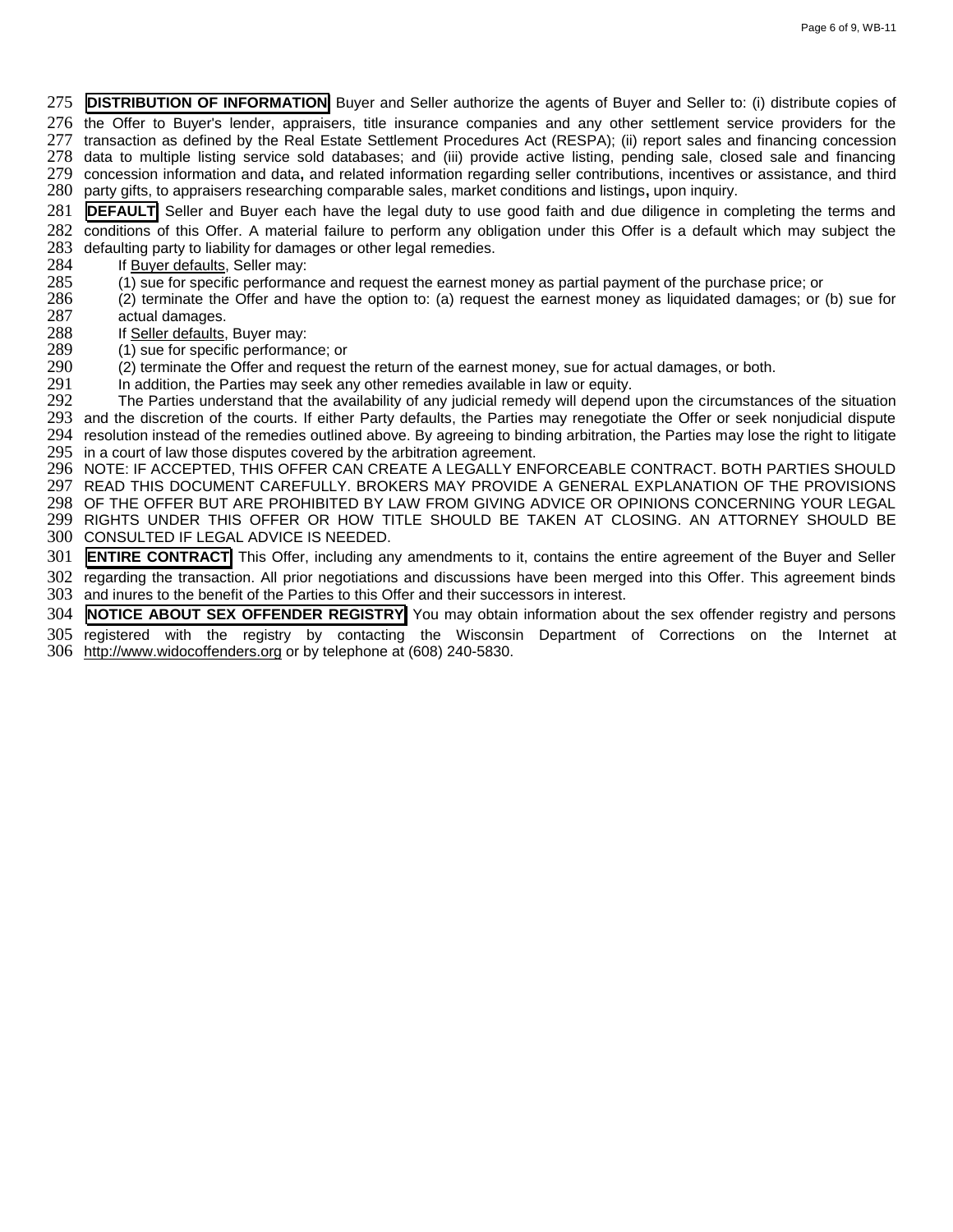| 307        | <b>CLOSING OF BUYER'S PROPERTY CONTINGENCY:</b> This Offer is contingent upon the closing of the sale of Buyer's                                                                                                                                                 |
|------------|------------------------------------------------------------------------------------------------------------------------------------------------------------------------------------------------------------------------------------------------------------------|
|            | 308 property located at<br>., no later than _______________. If Seller accepts                                                                                                                                                                                   |
|            | 309 a bona fide secondary offer, Seller may give written notice to Buyer of acceptance. If Buyer does not deliver to Seller a                                                                                                                                    |
|            | 310 written waiver of the Closing of Buyer's Property Contingency and                                                                                                                                                                                            |
| 311        |                                                                                                                                                                                                                                                                  |
| 312        | [INSERT OTHER REQUIREMENTS, IF ANY (e.g., PAYMENT OF ADDITIONAL EARNEST MONEY, WAIVER OF ALL                                                                                                                                                                     |
|            | 313 CONTINGENCIES, OR PROVIDING EVIDENCE OF SALE OR BRIDGE LOAN, etc.)] within ____ hours of Buyer's Actual                                                                                                                                                      |
|            | 314 Receipt of said notice, this Offer shall be null and void.                                                                                                                                                                                                   |
| 315        | SECONDARY OFFER: This Offer is secondary to a prior accepted offer. This Offer shall become primary upon delivery                                                                                                                                                |
|            | 316 of written notice to Buyer that this Offer is primary. Unless otherwise provided, Seller is not obligated to give Buyer notice                                                                                                                               |
| 317        | prior to any deadline, nor is any particular secondary buyer given the right to be made primary ahead of other secondary                                                                                                                                         |
| 318        | buyers. Buyer may declare this Offer null and void by delivering written notice of withdrawal to Seller prior to delivery of                                                                                                                                     |
| 319        | Seller's notice that this Offer is primary. Buyer may not deliver notice of withdrawal earlier than ______ days after acceptance                                                                                                                                 |
|            | 320 of this Offer. All other Offer deadlines which are run from acceptance shall run from the time this offer becomes primary.                                                                                                                                   |
| 321        | TIME IS OF THE ESSENCE "Time is of the Essence" as to: (1) earnest money payment(s); (2) binding acceptance; (3)                                                                                                                                                 |
| 322        | occupancy; (4) date of closing; (5) contingency deadlines STRIKE AS APPLICABLE and all other dates and deadlines in                                                                                                                                              |
| 323        | this Offer except:                                                                                                                                                                                                                                               |
| 324        |                                                                                                                                                                                                                                                                  |
| 325        | If "Time is of the Essence" applies to a date or                                                                                                                                                                                                                 |
|            | 326 deadline, failure to perform by the exact date or deadline is a breach of contract. If "Time is of the Essence" does not apply                                                                                                                               |
| 327        | to a date or deadline, then performance within a reasonable time of the date or deadline is allowed before a breach occurs.                                                                                                                                      |
| 328        | <b>TITLE EVIDENCE</b>                                                                                                                                                                                                                                            |
| 329        | ■ CONVEYANCE OF TITLE: Upon payment of the purchase price, Seller shall convey the Property by warranty deed                                                                                                                                                     |
| 330        | (or other conveyance as provided herein) free and clear of all liens and encumbrances, except: municipal and zoning                                                                                                                                              |
| 331        | ordinances and agreements entered under them, recorded easements for the distribution of utility and municipal services,                                                                                                                                         |
|            | 332 recorded building and use restrictions and covenants, present uses of the Property in violation of the foregoing disclosed in                                                                                                                                |
| 333        | Seller's Real Estate Condition Report and in this Offer, general taxes levied in the year of closing and                                                                                                                                                         |
| 334        |                                                                                                                                                                                                                                                                  |
| 335<br>336 |                                                                                                                                                                                                                                                                  |
| 337        | which constitutes merchantable title for purposes of this transaction. Seller shall complete and execute the documents                                                                                                                                           |
|            | 338 necessary to record the conveyance at Seller's cost and pay the Wisconsin Real Estate Transfer Fee.                                                                                                                                                          |
|            | 339 WARNING: Municipal and zoning ordinances, recorded building and use restrictions, covenants and easements                                                                                                                                                    |
| 340        | may prohibit certain improvements or uses and therefore should be reviewed, particularly if Buyer contemplates                                                                                                                                                   |
| 341        | making improvements to Property or a use other than the current use.                                                                                                                                                                                             |
| 342        | TITLE EVIDENCE: Seller shall give evidence of title in the form of an owner's policy of title insurance in the amount of the                                                                                                                                     |
| 343        | purchase price on a current ALTA form issued by an insurer licensed to write title insurance in Wisconsin. Seller shall pay all                                                                                                                                  |
| 344        | costs of providing title evidence to Buyer. Buyer shall pay all costs of providing title evidence required by Buyer's                                                                                                                                            |
|            | 345 lender.                                                                                                                                                                                                                                                      |
|            | 346 <b>■ GAP ENDORSEMENT</b> : Seller shall provide a "gap" endorsement or equivalent gap coverage at (Seller's)(Buyer's)                                                                                                                                        |
|            | 347 STRIKE ONE ("Seller's" if neither stricken) cost to provide coverage for any liens or encumbrances first filed or recorded                                                                                                                                   |
|            | 348 after the effective date of the title insurance commitment and before the deed is recorded, provided the title company will                                                                                                                                  |
|            | 349 issue the endorsement. If a gap endorsement or equivalent gap coverage is not available, Buyer may give written notice that                                                                                                                                  |
|            | 350 title is not acceptable for closing (see lines 356-362).                                                                                                                                                                                                     |
|            | 351 <b>■ PROVISION OF MERCHANTABLE TITLE:</b> For purposes of closing, title evidence shall be acceptable if the required title                                                                                                                                  |
|            | 352 insurance commitment is delivered to Buyer's attorney or Buyer not less than 5 business days before closing, showing title                                                                                                                                   |
|            | 353 to the Property as of a date no more than 15 days before delivery of such title evidence to be merchantable per lines 329-<br>354 337, subject only to liens which will be paid out of the proceeds of closing and standard title insurance requirements and |
|            | 355 exceptions, as appropriate.                                                                                                                                                                                                                                  |
|            | 356 <b>■ TITLE NOT ACCEPTABLE FOR CLOSING</b> : If title is not acceptable for closing, Buyer shall notify Seller in writing of                                                                                                                                  |
|            | 357 objections to title by the time set for closing. In such event, Seller shall have a reasonable time, but not exceeding 15 days,                                                                                                                              |
|            | 358 to remove the objections, and the time for closing shall be extended as necessary for this purpose. In the event that Seller is                                                                                                                              |
|            | 359 unable to remove said objections, Buyer shall have 5 days from receipt of notice thereof, to deliver written notice waiving the                                                                                                                              |
|            |                                                                                                                                                                                                                                                                  |
|            | 360 objections, and the time for closing shall be extended accordingly. If Buyer does not waive the objections, this Offer shall be                                                                                                                              |
|            | 361 null and void. Providing title evidence acceptable for closing does not extinguish Seller's obligations to give<br>362 merchantable title to Buyer.                                                                                                          |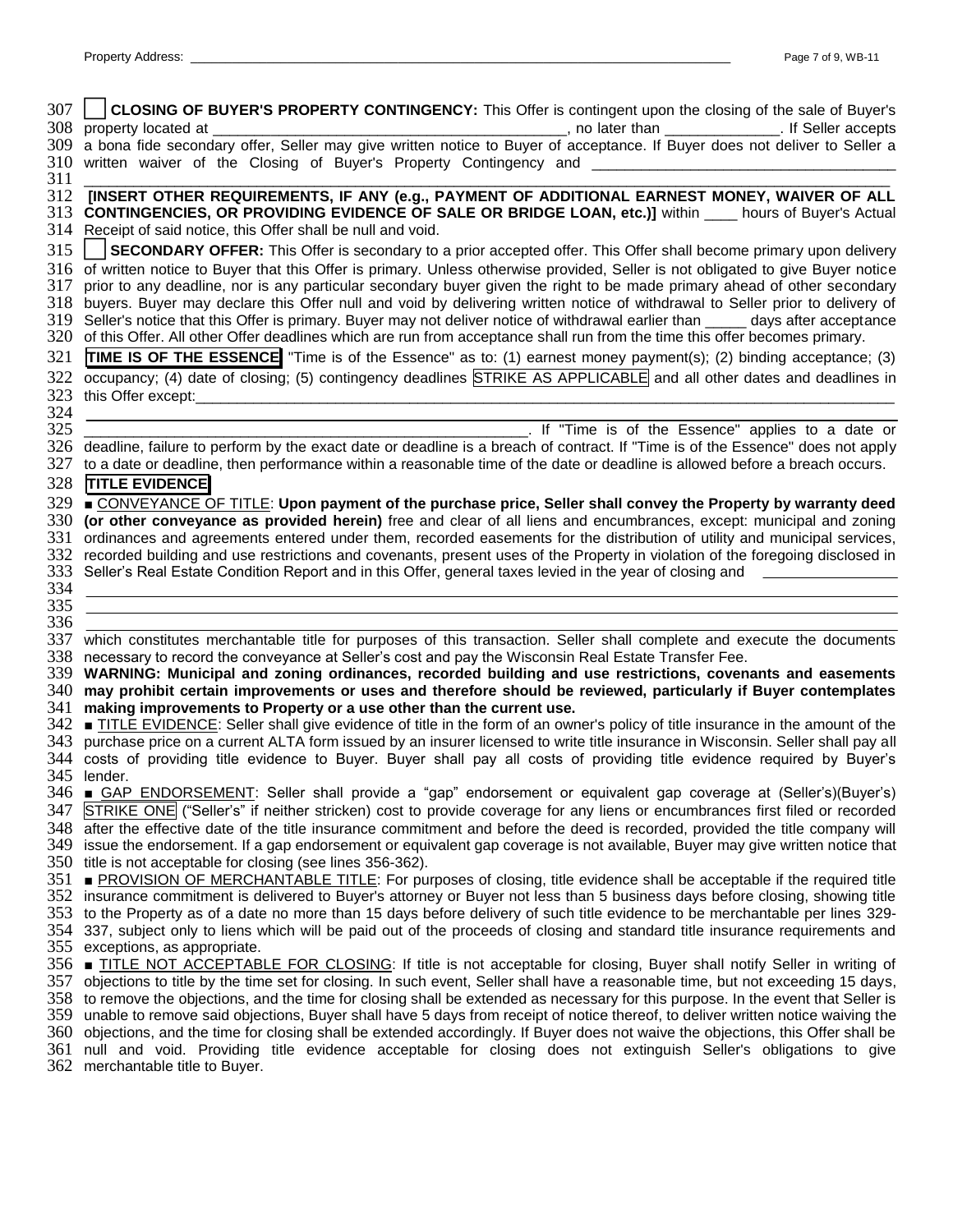■ SPECIAL ASSESSMENTS/OTHER EXPENSES: Special assessments, if any, levied or for work actually commenced prior to date of this Offer shall be paid by Seller no later than closing. All other special assessments shall be paid by Buyer.

**CAUTION: Consider a special agreement if area assessments, property owner's association assessments, special** 

**charges for current services under Wis. Stat. § 66.0627 or other expenses are contemplated. "Other expenses" are** 

**one-time charges or ongoing use fees for public improvements (other than those resulting in special assessments)** 

**relating to curb, gutter, street, sidewalk, municipal water, sanitary and storm water and storm sewer (including all** 

**sewer mains and hook-up/connection and interceptor charges), parks, street lighting and street trees, and impact** 

**fees for other public facilities, as defined in Wis. Stat. § 66.0617(1)(f).**

## **EARNEST MONEY**

 ■ HELD BY: Unless otherwise agreed, earnest money shall be paid to and held in the trust account of the listing broker (Buyer's agent if Property is not listed or Seller's account if no broker is involved), until applied to purchase price or otherwise disbursed as provided in the Offer.

 **CAUTION: Should persons other than a broker hold earnest money, an escrow agreement should be drafted by the Parties or an attorney. If someone other than Buyer makes payment of earnest money, consider a special disbursement agreement.**

 ■ DISBURSEMENT: If negotiations do not result in an accepted offer, the earnest money shall be promptly disbursed (after clearance from payor's depository institution if earnest money is paid by check) to the person(s) who paid the earnest money. At closing, earnest money shall be disbursed according to the closing statement. If this Offer does not close, the earnest money shall be disbursed according to a written disbursement agreement signed by all Parties to this Offer. If said disbursement agreement has not been delivered to broker within 60 days after the date set for closing, broker may disburse the earnest money: (1) as directed by an attorney who has reviewed the transaction and does not represent Buyer or Seller; (2) into a court hearing a lawsuit involving the earnest money and all Parties to this Offer; (3) as directed by court order; or (4) any other disbursement required or allowed by law. Broker may retain legal services to direct disbursement per (1) or to file an interpleader action per (2) and broker may deduct from the earnest money any costs and reasonable attorneys fees, not to exceed \$250, prior to disbursement. ■ LEGAL RIGHTS/ACTION: Broker's disbursement of earnest money does not determine the legal rights of the Parties in

 relation to this Offer. Buyer's or Seller's legal right to earnest money cannot be determined by broker. At least 30 days prior to disbursement per (1) or (4) above, broker shall send Buyer and Seller notice of the disbursement by certified mail. If Buyer or Seller disagree with broker's proposed disbursement, a lawsuit may be filed to obtain a court order regarding disbursement. Small Claims Court has jurisdiction over all earnest money disputes arising out of the sale of residential property with 1-4 dwelling units and certain other earnest money disputes. Buyer and Seller should consider consulting attorneys regarding their legal rights under this Offer in case of a dispute. Both Parties agree to hold the broker harmless from any liability for good faith disbursement of earnest money in accordance with this Offer or applicable Department of Regulation and Licensing regulations concerning earnest money. See Wis. Adm. Code Ch. RL 18.

 **INSPECTIONS AND TESTING** Buyer may only conduct inspections or tests if specific contingencies are included as a part of this offer. An "inspection" is defined as an observation of the Property which does not include testing of the Property, other than testing for leaking carbon monoxide, or testing for leaking LP gas or natural gas used as a fuel source, which are hereby authorized. A "test" is defined as the taking of samples of materials such as soils, water, air or building materials from the Property and the laboratory or other analysis of these materials. Seller agrees to allow Buyer's inspectors, testers and appraisers reasonable access to the Property upon advance notice, if necessary to satisfy the contingencies in this Offer. Buyer and licensees may be present at all inspections and testing. Except as otherwise provided, Seller's authorization for inspections does not authorize Buyer to conduct testing of the Property. NOTE: Any contingency authorizing testing should specify the areas of the Property to be tested, the purpose of the test, (e.g., to determine if environmental contamination is present), any limitations on Buyer's testing and any other material terms of the contingency. Buyer agrees to promptly restore the Property to its original condition after Buyer's inspections and testing are completed unless otherwise agreed to with Seller. Buyer agrees to promptly provide copies of all inspection and testing reports to Seller, and to listing broker if Property is listed. Seller acknowledges that certain inspections or tests may detect environmental pollution which may be required to be reported to the Wisconsin Department of Natural

Resources.